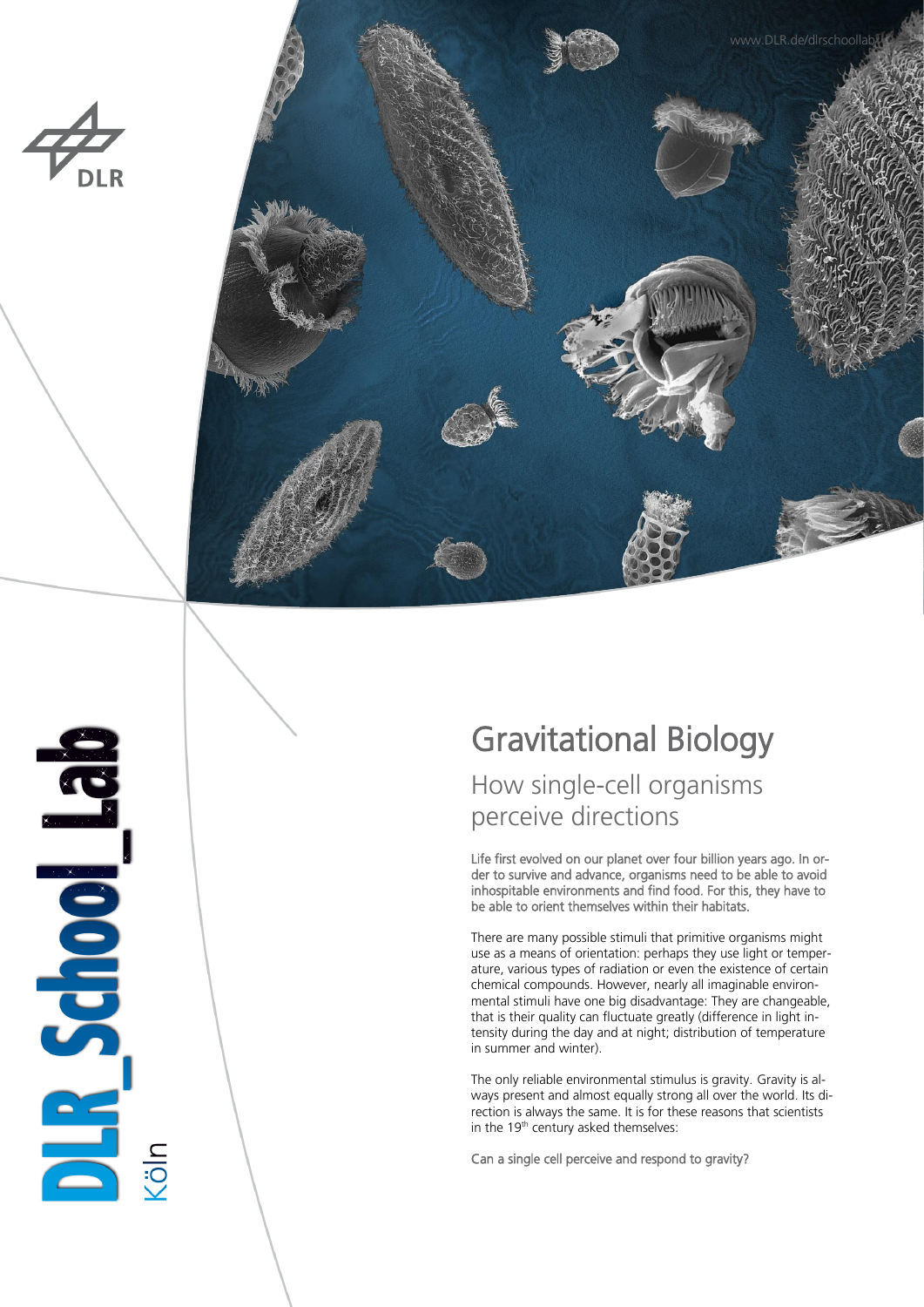#### Gravitational Biologie

This is the question you will seek to answer in today's experiment. You will be able to observe primordial organisms: slipper animals (paramecia). They are ciliates and are single-cells organisms. Ciliates evolved around 1.3 to 1.5 billion years ago. They live in large puddles and ponds.



*Paramecium caudatum* (slipper animal)

### Verworn makes an observation

The German physiologist Max Verworn studied paramecia 115 years ago. He observed that these single-cell organisms gather at the top of a volumetric flask within a short space of time. You will be able to try this out yourself.

# Hypotheses– scientists' ideas

But how do we know that the paramecia used gravity as a means of orientation and not light, temperature or the concentration of oxygen in the water? (Think about that.) If it is true that these cells "feel" which direction is "up" and which is "down", how does this work?

Some scientists thought that the cells' posterior end might be heavier. Consequently, a cell would act like a buoy and its anterior end would point upwards, therefore ensuring that the cells swim to the surface.



The buoy-hypothesis



The extended statocyst hypothesis on graviperception in paramecia (according to Machemer, Bräucker and colleagues)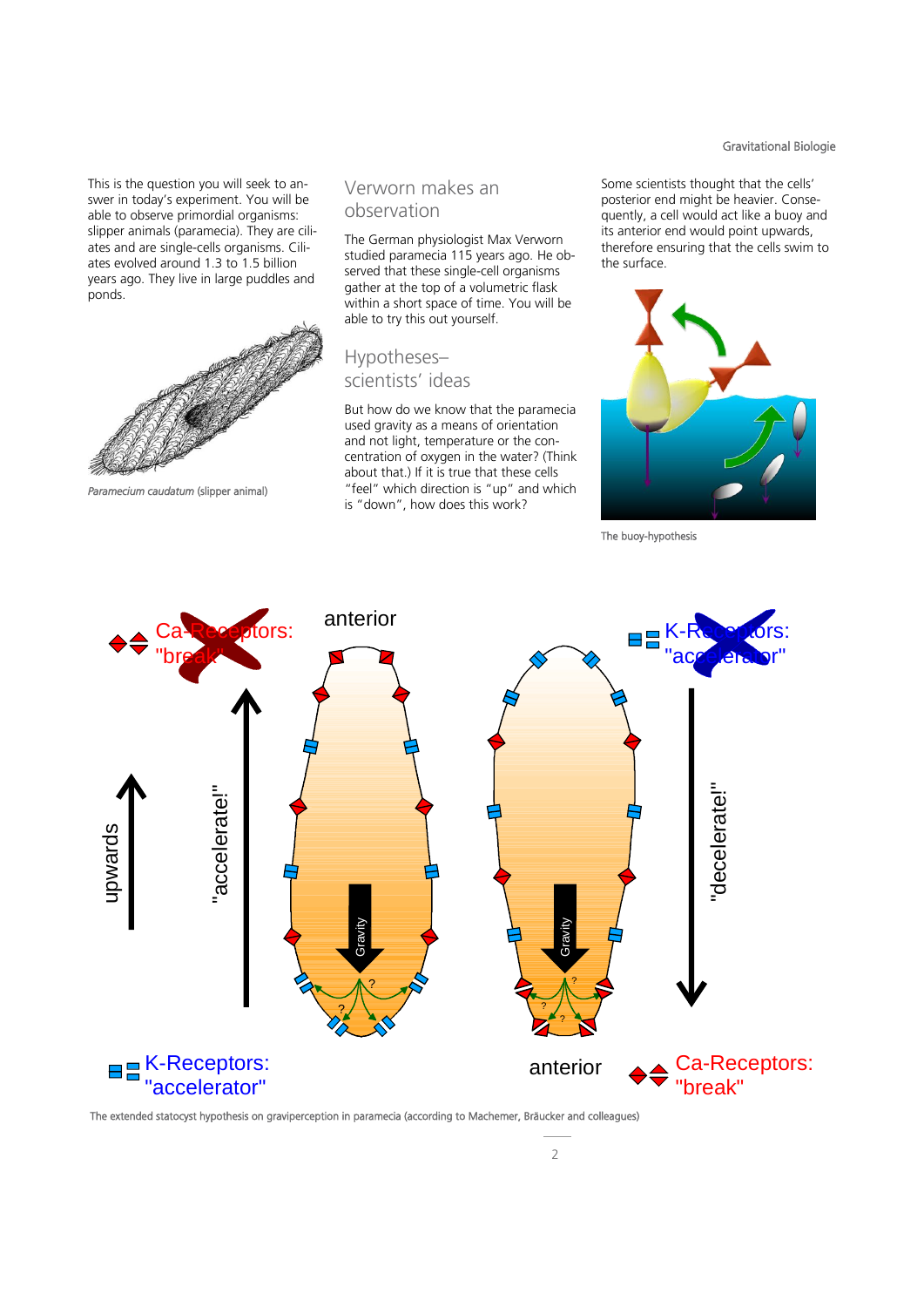

Max Verworn's experiment: paramecia swim to the surface of a volumetric flask

But it is also possible that paramecia perceive the directionality of gravity, a phenomenon that is known in almost every "higher" animal or plant.

We will discuss different organs needed for graviperception ("statocysts"). But wait! A *paramecium* cannot have such an organ as it is only a single-cell organism! It also does not have a nervous system or a brain.

In 1905, the British scientist Lyon considered whether the whole single-cell organism could act as a proprioceptor – that is, as a sensory receptor that is sensitive to weight. The inside of the cell is heavier than the surrounding water; therefore it should exert pressure onto the cell membrane below it (similar to a balloon filled with water, where the plastic membrane is stretched).

Lyon was not able to verify his idea. It was not until 1989, with the discovery of the relationship between the paramecia's behaviour and the perception of stimuli via ion channels, that Machemer and his colleagues were able to continue the research.

# Is *Paramecium* a "statocyst"?

The cell membrane of ciliates contains channels - proteins that we can think of as tiny gates. Charged atoms (ions) can pass through these channels when they are open. The illustration shows channels that only react to mechanical stimuli. They transport either  $K^+$  or  $Ca^{++}$  ions. If the K<sup>+</sup> channels at the posterior end are

opened, the cell accelerates. If the Ca++ channels (at the anterior end) are opened, the cell slows down. If we assume that the mass of the inside of the cell stimulates the respective membrane below it, then a cell swimming upwards should accelerate, while a cell swimming downwards should slow down. It is therefore more probable that the cell will get to the surface.

# The hypothesis is tested

Scientific hypotheses are only useful if they are testable. You will be able to verify Machemer's assumption yourself. With the help of observation equipment and computer aided image processing, we will measure the direction in which the many paramecia will be swimming and their respective velocities. If the cells do not slow down while swimming downwards or do not accelerate while swimming upwards, then our hypothesis is wrong.

## Why do we want to know all this?

Evolutionary history shows us that structures or functions that proved useful early on in the development of life survive in later stages as well. Therefore it is possible that human cells too "feel" gravity. This could have consequences when these cells are put in an exceptional state that never occurred throughout the whole evolutionary process: the state of weightlessness. To be able to understand problems that may occur within these cells – and perhaps to be able to prevent them – we have to know more about the processing of gravitational stimuli in specialised cells. And our 1.6 billion year old ancestors can help us in this undertaking by being a model organism.



Equipment for the experiment: At the front the vessel with the *Paramecium* culture and the required solutions, in the background the observation equipment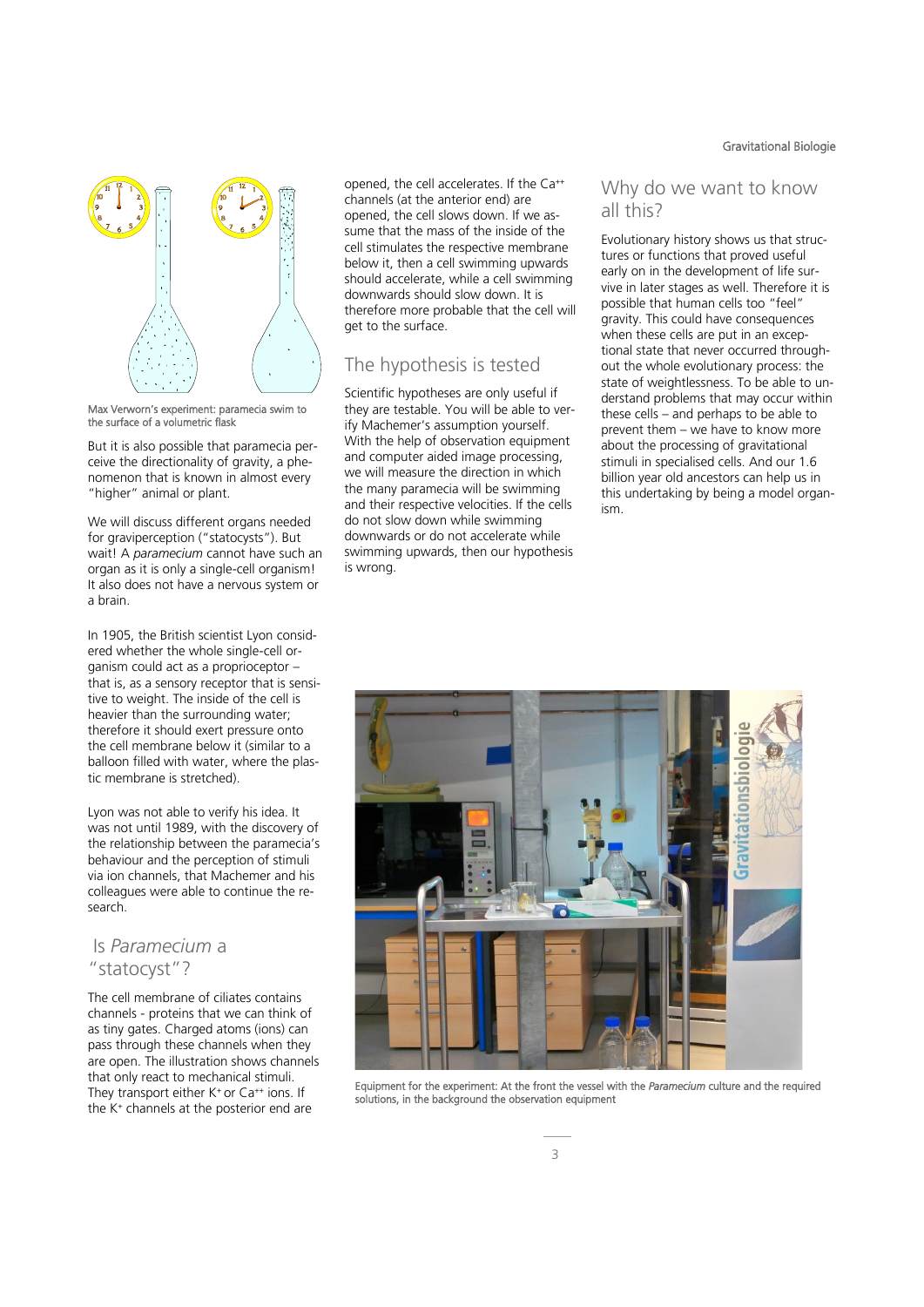#### Gravitational Biologie



Camera system for the filming of the video data



Observation chamber for paramecia



Computer generated swimming tracks of Paramecia. The time is colorcoded: the tracks start at the red side.

#### Literature

Machemer H, Machemer-Röhnisch S, Bräucker R, Takahashi K (1991): Gravikinesis in *Paramecium*: Theory and isolation of a physiological response to the natural gravity vector. J Comp Physiol A 168: 1-12

Machemer H and Bräucker R (1992): Gravireception and Graviresponses in Ciliates. Acta Protozool 31: 185-214

Bräucker R (1994): Behavioural changes of *Paramecium* and *Didinium* exposed to short-term microgravity. Adv Space Research 16 (7): 231-234.

Machemer H, Bräucker R (1999): Wie ein Einzeller "oben" und "unten" registriert. Unterricht Biologie 241: 40-45

Bräucker R, Cogoli A, Hemmersbach R (2001): Graviperception and Graviresponse at the Cellular level. In Baumstark-Khan C, Horneck G (eds): Astrobiology: The Quest for the Conditions of Life. pp 284-297; Springer 2001 ISBN: 3-540- 42101-7

Bräucker, R, Hemmersbach, R: Ciliates as model systems for cellular graviperception, Proc of "Life in Space for Life on Earth" ESA SP-501, Sep. 2002